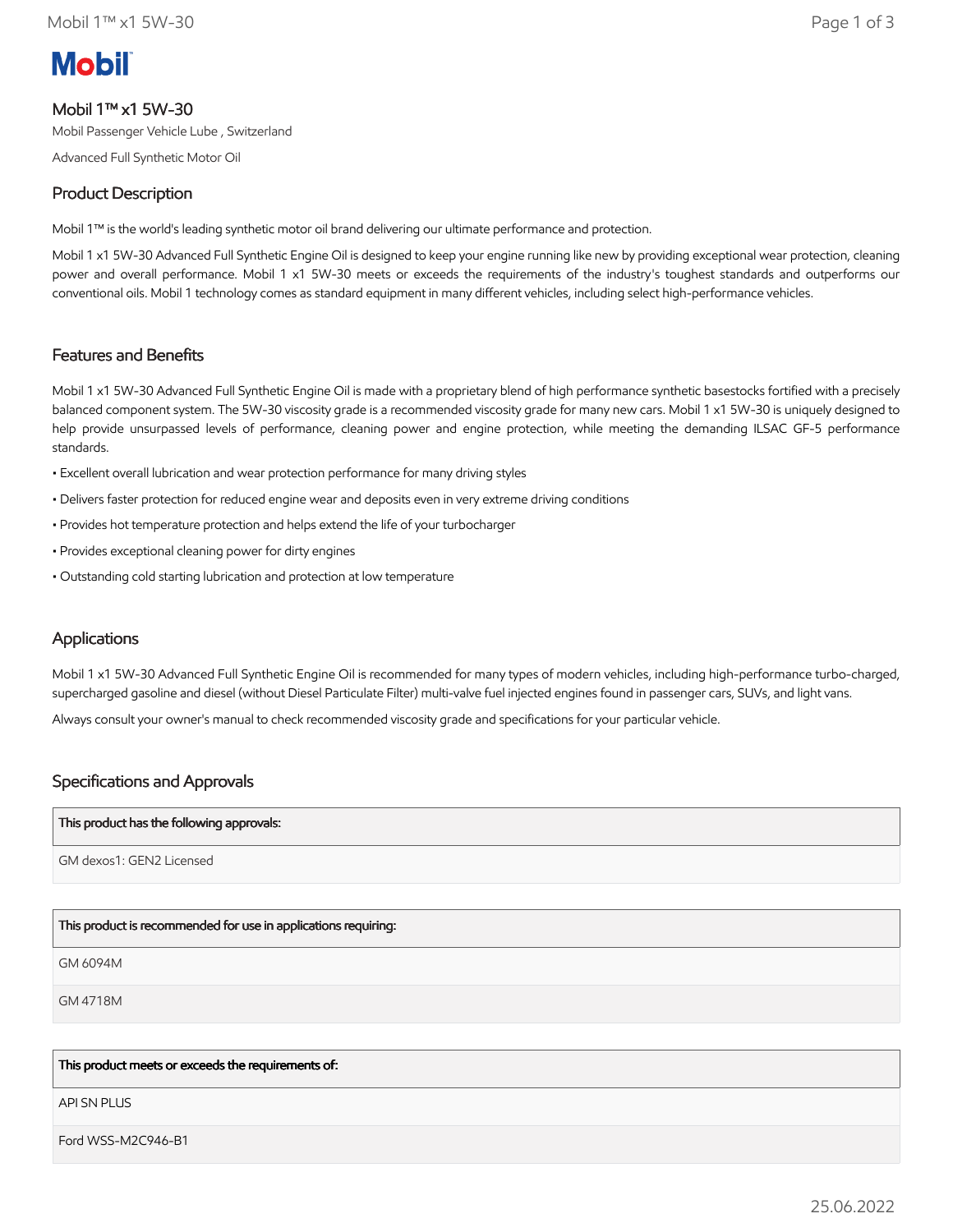$\mathbf{L}$ 

| This product meets or exceeds the requirements of: |
|----------------------------------------------------|
| Ford WSS-M2C929-A                                  |
| ACEA A5/B5                                         |
| API SN                                             |
| Ford WSS-M2C946-A                                  |
| ILSAC GF-6A                                        |
| FORD WSS-M2C961-A1                                 |
| API SN PLUS RESOURCE CONSERVING                    |
| API SN Resource Conserving                         |
| API SP                                             |

#### Properties and Specifications

| Property                                      |                  |
|-----------------------------------------------|------------------|
| Grade                                         | <b>SAE 5W-30</b> |
| Kinematic Viscosity @ 100 C, mm2/s, ASTM D445 | 11.1             |
| Kinematic Viscosity @ 40 C, mm2/s, ASTM D445  | 64.2             |
| Viscosity Index, ASTM D2270                   | 167              |
| Density @ 15.6 C, g/cm3, ASTM D4052           | 0.85             |
| Pour Point, °C, ASTM D97                      | $-45$            |
| Flash Point, Cleveland Open Cup, °C, ASTM D92 | 230              |
| Ash, Sulfated, mass%, ASTM D874               | 0.8              |

#### Health and safety

Health and Safety recommendations for this product can be found on the Material Safety Data Sheet (MSDS) @ [http://www.msds.exxonmobil.com/psims](http://www.msds.exxonmobil.com/psims/psims.aspx) /psims.aspx

All trademarks used herein are trademarks or registered trademarks of Exxon Mobil Corporation or one of its subsidiaries unless indicated otherwise.

05-2022 EXXONMOBIL LUBRICANTS & SPECIALTIES EUROPE, A DIVISION OF EXXONMOBIL PETROLEUM & CHEMICAL, BVBA (EMPC) POLDERDIJKWEG B-2030 Antwerpen Belgium

Typical Properties are typical of those obtained with normal production tolerance and do not constitute a specification. Variations that do not affect product performance are to be expected during normal manufacture and at different blending locations. The information contained herein is subject to change without notice. All products may not be available locally. For more information, contact your local ExxonMobil contact or visit [www.exxonmobil.com](http://www.exxonmobil.com/)